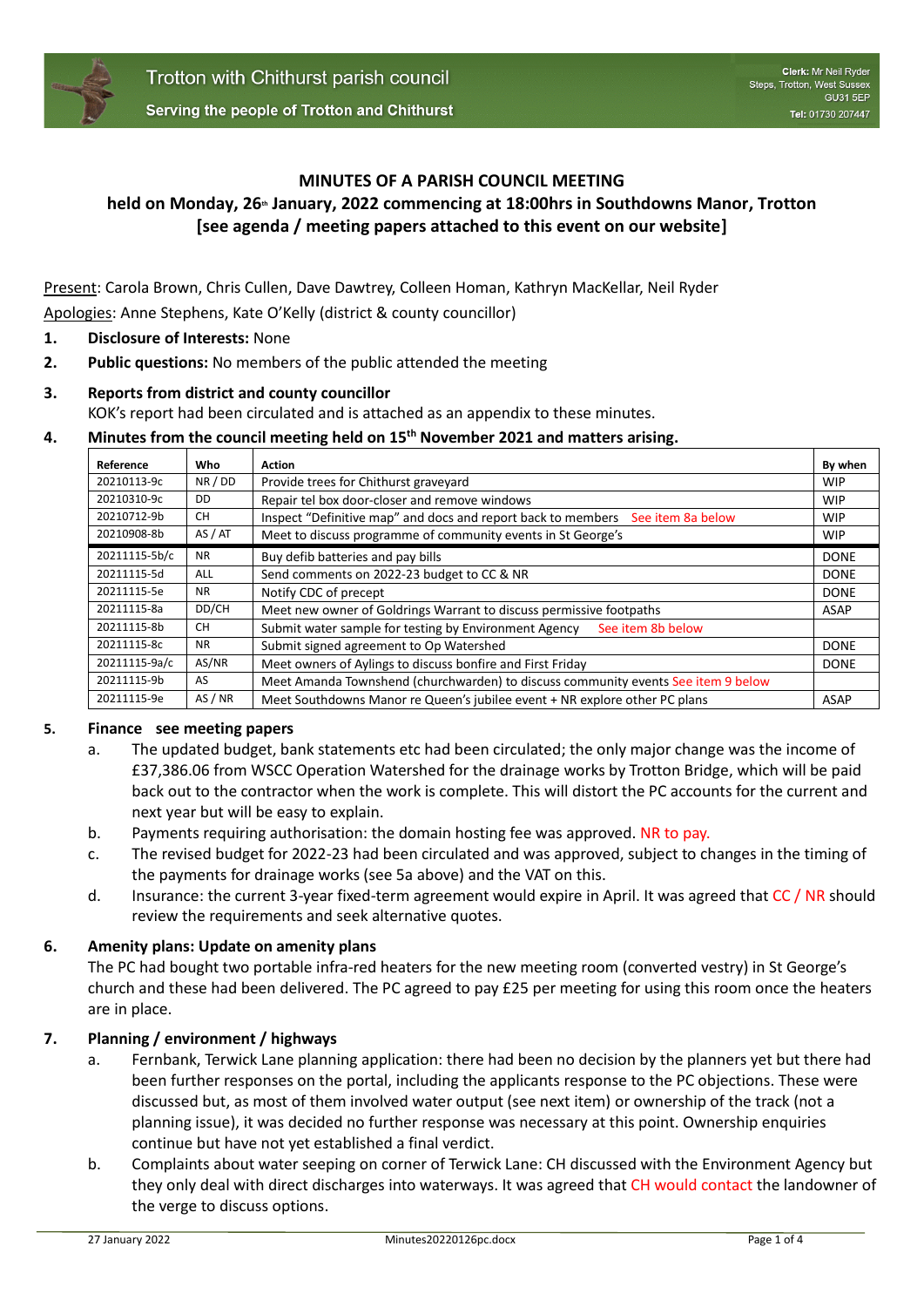- c. Operation Watershed: the funding for the drainage works at Trotton bridge had finally been received and the contractor expects to start work in April / May. The PC should get advance warning of the roadworks to communicate to residents.
- d. River Rother maintenance: emails had been circulated about reports of raw sewage dumping in the Rother and, separately, from Stedham-with-Iping PC about possible liaison between PCs along the river upstream of Midhurst. NR had asked all riverside landowners in the parish that are on the PC mailing list whether they would like to join a local forum and had already received several positive responses. One resident (Tim Palmer of Wembridge) had also agreed to act as the liaison person between this forum, the PC and the other local PCs on this issue. Members approved this step and NR agreed to confirm this with him.

### **8. Events:**

- a. First Friday plans: the Three Horseshoes had agreed to host the event in February and March and members agreed that this would be popular - AS / NR to confirm with the landlady. Aylings, the Hamilton Arms and any other suggestions would be considered for later events.
- b. Queen's platinum jubilee: CDC had confirmed that £250 grants would be available for sustainable memorials and it was agreed that NR should ask the Eco Rother Action group if they had any suggestions. Members believed that Rogate PC were planning to move their popular fete to the jubilee public holiday weekend (2<sup>nd</sup> - 5<sup>th</sup> June) and NR agreed to liaise with AS to find out details. As this weekend would include the first Friday, it was suggested that it might be possible to do this as a special jubilee event in the Rogate marquee.

# **9. Information for councillors that are considered urgent or to be included on future agenda: None**

### 10. **Date of next meeting:** 9th March 2022 @ 6pm (venue TBD)

| Reference   | Who       | Action                                                                     | By when    |
|-------------|-----------|----------------------------------------------------------------------------|------------|
| 20210113-9c | NR / DD   | Provide trees for Chithurst graveyard                                      | <b>WIP</b> |
| 20210310-9c | DD.       | Repair tel box door-closer and remove windows                              | <b>WIP</b> |
| 20210712-9b | <b>CH</b> | Inspect "Definitive map" and docs and report back to members               | <b>WIP</b> |
| 20210908-8b | AS / AT   | Meet to discuss programme of community events in St George's               | <b>WIP</b> |
| 20211115-8a | DD/CH     | Meet new owner of Goldrings Warren to discuss permissive footpaths         | ASAP       |
| 20211115-9e | AS / NR   | Meet Southdowns Manor re Queen's jubilee event + NR explore other PC plans | ASAP       |
|             |           |                                                                            |            |
| 20220126-5b | <b>NR</b> | Pay domain hosting bill                                                    | ASAP       |
| 20220126-5d | CC/NR     | Review insurance arrangements                                              | 2/3/2022   |
| 20220126-7b | <b>CH</b> | Contact verge landowner re seepage                                         | 2/3/2022   |
| 20220126-7d | <b>NR</b> | Confirm riverside forum with Tim Palmer                                    | 2/3/2022   |
| 20220126-8a | AS/NR     | Confirm First Friday arrangements with 3 Horseshoes                        | 2/3/2022   |
| 20220126-8b | <b>NR</b> | Liaise with Eco Rother Action re jubilee grant projects                    | 2/3/2022   |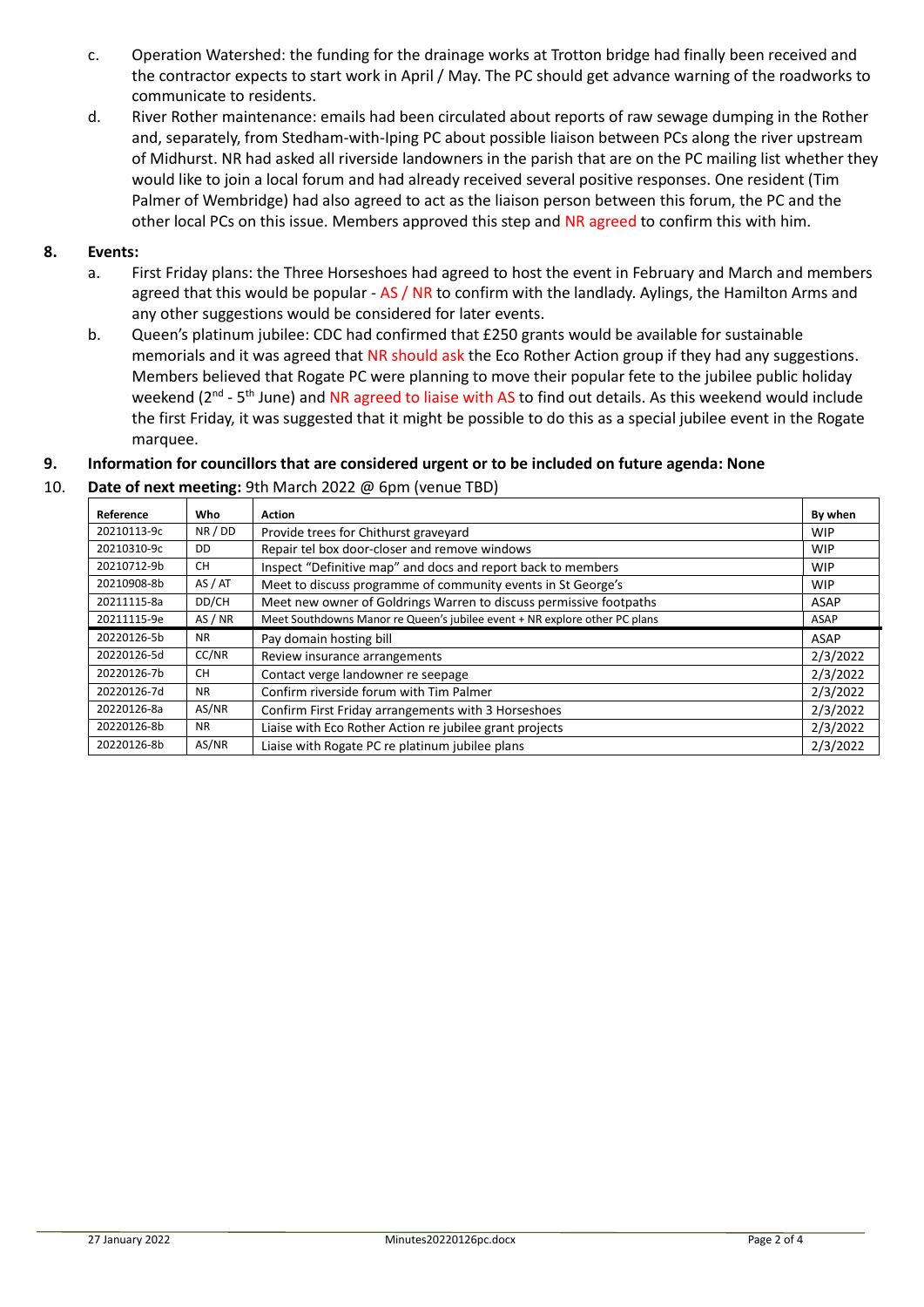# **Appendix: County and district councillor's reports**

# **County Councillor report WSCC**

Fire and Rescue Service report: For my first WSCC activity of 2022 - I met with Sabrina Hatton-Cohen and her team they are working on their new Community Risk Management Plan 2022 – 2026. It will be published in the Spring. The plan includes:

- Enhancing their retained (on-call) operating model
- Weekend protection, prevention and response improvements better cover at weekends seamless 7-day rotas
- Improving protection, prevention and response performance in rural areas more prevention visits in areas where they know response times are poor
- How WSFRS should deal with false alarms from automatic fire systems not come out automatically if the premises are low risk – no people
- When they should review their Emergency Response Standards Simplify
- How WSFRS proposes to undertake a review of their specialist appliance requirements to consider current and future risks to firefighter and public safety

The Fire and Rescue service team have offered parishes a speaker at annual parish events.

# EV Charging point briefing

WSCC and Connected Kerb joint webinar for parish councils and community organisations. 27<sup>th</sup> Jan 10-11. Free to register.

### Highways

The next round of Community Highway Schemes have been announced there were 48 applications – 25 successful. See the report for details of the successful and unsuccessful schemes.

<https://westsussex.moderngov.co.uk/documents/s29470/190122CommunityHighwaySchemes202021Update.pdf>

The closing date for responses is Friday 21 January 2022.<https://yourvoice.westsussex.gov.uk/crmp>

# Covid

I am still giving booster vaccinations at Riverbank – including some sessions as a national booking centre.

Latest data – 996 new cases in Chichester District – 8118 new cases in West Sussex, for the 7 days up to 18<sup>th</sup> Jan. 1488 in hospital in SE region on 23<sup>rd</sup> Jan.

Test and Trace support scheme – extended to 31 March 22 – ( this scheme pays eligible residents £500 to self isolate) [www.chichester.gov.uk/helpwithfinances](http://www.chichester.gov.uk/helpwithfinances)

# Motion on 20mph and more flexible speed policy

I submitted a motion to persuade the Council to have a more flexible speed policy including introducing 20mph where appropriate – this was agreed by Full Council in December – there is going to be a review of the speed policy – I am hoping once agreed it is going to be easier for communities / residents to be able to make changes to the speed limits on their roads where they know best.

20 is plenty campaign group are setting up a West Sussex arm – they report seeing progress across all SE counties – if anyone wants to get involved or read more<https://www.20splenty.org/>

### Health and Adults Social Care Committee

HASC met on 21<sup>st</sup> Jan – we scrutinised access to NHS dentistry in West Sussex – there is currently no access to NHS routine care – significant staffing challenges.

### Vulnerable Support

West Sussex County Council - the Community Hub. This service is available to those who are struggling to access food, medicine and essential supplies. The team can be contacted on 03302227980 or at www.westsussex.gov.uk/covid19communityhub

# **District Councillor Report**

# Grants

The Government has informed CDC that they will be allocated £2.8 million to distribute in rates relief to those businesses who did not qualify for Extended Retail Relief, for example factories or offices. Two further schemes have been announced – Omicron Hospitality and Leisure and the third tranche of the Additional Restrictions Grant. The details and application process for all three schemes will be available here:

<https://www.chichester.gov.uk/businessratesannouncements>